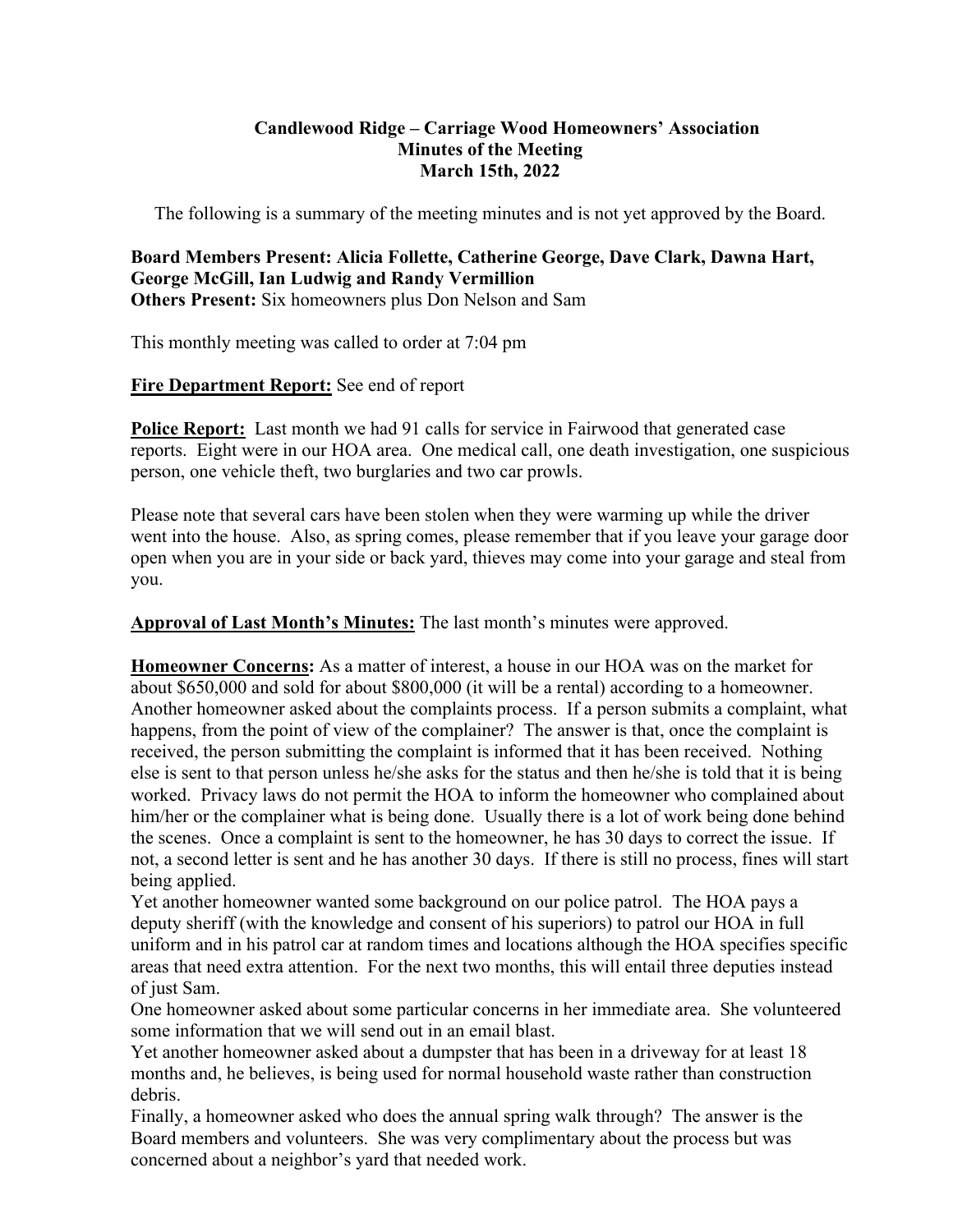Please note: DO NOT PARK ON SIDEWALKS. It is always illegal but is even more a problem with people trying to walk using social distancing guidelines.

# **Committee Reports:**

### **Common Areas Maintenance Report:**

- Reminder to all Homeowners It is our responsibility (Not King County's) to keep the street drains clear. Please clear the debris and leaves from the drains by your house and at the ends of your street.
- If you see a damaged street sign or one that is hidden by branches or bushes, please call and report it to King County Roads Maintenance – they have a 24-7 phone number 206- 477-8100 or 1-800-527-6237 or email maint.roads@kingcounty.gov. They will need the exact address or intersection.
- We continue to have branches and trees fall onto the paths at CR Park. Please contact me at commonareas@crcwhoa.org or call 425-738-8611 and leave a message if you notice any trees or branches at either park or any of the Common areas or entrances.
- Reminder all dogs must be on leash this is a King County Law as well as our policy in our HOA. Also PLEASE use the provided Mutt Mitts and pick up after your dogs. Many thanks to you polite Dog Owners that do pick up after your dogs.
- I was contacted from a CW Homeowner about a dangerous branch hanging in a tree on the CW Pipeline. This land is owned by City of Seattle and maintained by the Lk. Youngs crew. I left a message but have not heard back yet.
- King County Sheriff Patrols and requests will now be coordinated by the CAM Chair and monthly reports will be submitted before each monthly meeting. Please contact the Board with any areas of concern and we will do our best to accommodate. I have enquired about extra patrols at night in our HOA because of the increase of car prowling's.
- Please keep a watch for suspicious Activity and call 911
- **Reminder:** Our parks are private parks which exist for the use and enjoyment of HOA residents, their families and guests. They are not public parks. Our park usage rules apply to everyone. Following are some of the rules that have been established to maximize safety, and minimize liability and maintenance cost:
- A. Park Hours: 9:00 am to dusk.
- B. No Smoking, alcohol, drugs, loud music, golfing, motorized vehicles or **Fireworks**  are allowed.
- C. Animals must be leashed, and owners are responsible for cleaning up after their animals.

## **ACC Report:**

•

We accept ACR requests via e-mail or U.S mail. We have noticed that paint requests have been received lately without paint chips as well as requests without ACR forms. All requests must be accompanied by ACR forms which must be signed, include a valid address and functioning phone number and, if for paint or stain, must include paint chips or specific manufacturer and name/code so it can be found on the web and note which paint is for what part of the house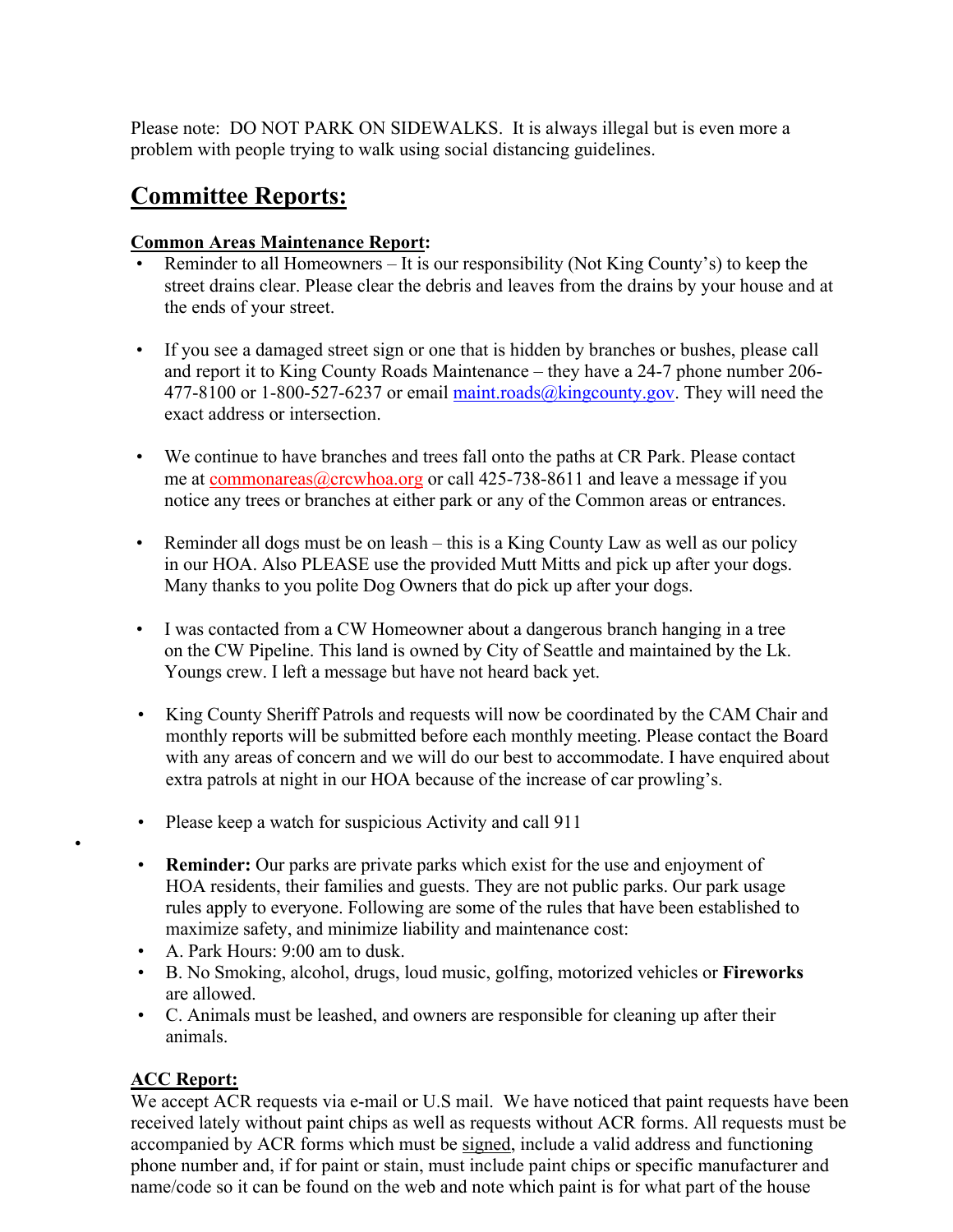(body, trim, deck, gutters, door, …). If you want to speed up your notification, be sure that your email address is clearly written. Paint samples are required even if painting the same color as existing. Approvals are good for 180 days.

The ACC will consider ACRs with virtual paint chips but only when there is no question as to whether they would be approved.

ACC requests for this month were: 2 paint 2 fence 2 roof replacement 1 shed 1 driveway expansion 1 deck expansion

#### **Complaints Negotiations Report:**

Four new complaints.

#### **Treasurer's Report:**

Reports look good. We are continuing to work towards setting up the ability of homeowners to use VENMO to pay their dues but there is concern about getting payments with no way to link them to the property. There would be no charge to the HOA but a small charge to the homeowner.

#### **Legal and Insurance Report:**

Covered in executive session.

#### **Community Events Committee:**

We need volunteers. The Easter Egg Hunt was cancelled due to the lack of volunteers. The Garage Sale and Summer Event are also canceled for the same reason.

Cul-de-Sac Committee Report – March 2022

- Inspected all 18 Cul-de-Sac Islands and 5 Retention/Detention Ponds within the last week
	- o Trees, plants and general maintenance:
		- Island  $#11$  (SE 178<sup>th</sup> St) has a dead plant. On Canber's quarterly Island maintenance this should be removed as it is a bit ugly. Or, I could just stop by with a pruning saw and cut off dead plant.
	- o Retention/Detention Pond Issues:
		- It appears the County has begun renovation of CR Retention Pond
- Island renovation priority for 2022
	- o Island #18 (SE 179<sup>th</sup> St & 152<sup>nd</sup> Pl SE)
		- Curb is broken and asphalt is raised/broken due to roots
		- Most of the island asphalt/curbing would need repair (not just the back side)
	- $\circ$  Island #11 (SE 178<sup>th</sup> St)
		- Curb is broken in one area and pieces are out of place. This would be a minor repair as the rest of the island is in good shape.
	- $\circ$  Island #6 & #17 are a tie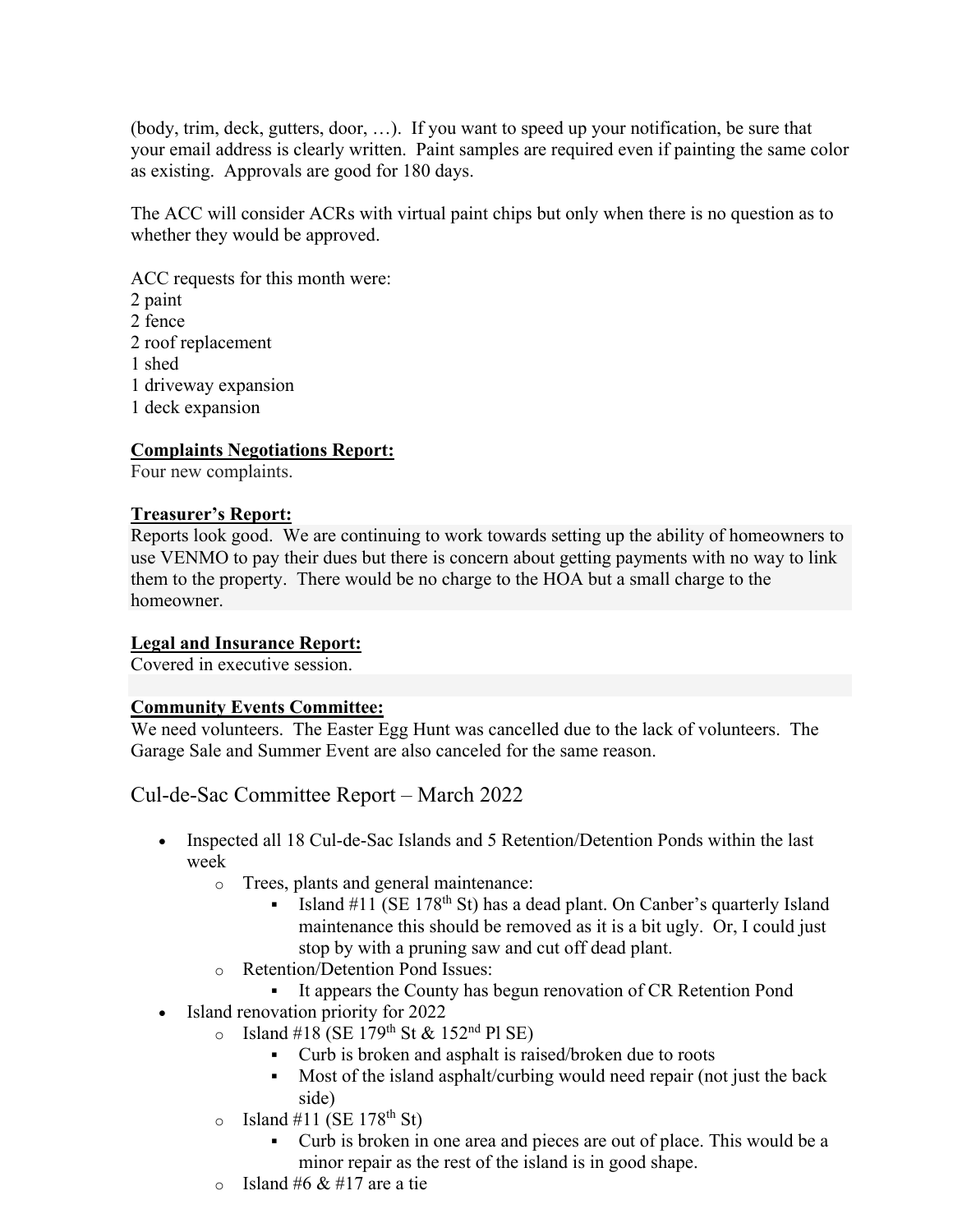- Both have broken curbing although none is out of place. Both have minor asphalt damage due to roots.
- o My recommendation is to fully renovate Island #18 (curbing and asphalt) and repair curbing on Island #11.

Respectfully submitted – Randy Vermillion

Please note that, if a home owner wants to reserve a park, he or she should contact the CAM chair at commonareas@crcwhoa.org.

#### **Web Site:**

Ian is now Web Master. He is working on a new website design. We approved using Zoom for meetings but someone will have to pay annually, then be re-imbursed. He is looking at using Gmail for emails and George will check on possible legal issues.

#### **Capital Improvement Committee:**

George has quotes on the tree work in CR. The work was approved.

### **Nominating Committee**

Currently we have no open positions on the Board.

### **Old Business:**

None.

#### **New Business:**

We looked at the possible dates for the spring walk through. The first review is scheduled for May 5<sup>th</sup> through May 15. Then the second review will be 30 days after the postcards go out. The new sheriff's patrol schedule started last week.

**Please note that non safe and sane fireworks are illegal in the HOA because they are illegal in unincorporated King County.** In the past we had a house in our HOA burn down due to fireworks.

If you would like to give us your email address in order to be added to our email announcements, please send your info to bookkeeper@crcwhoa.org. No one will see your email and we will not give it to anyone.

Roles for the 2023 HOA Board Members

| George McGill    | President / Common Areas Chair                       |
|------------------|------------------------------------------------------|
| Catherine George | Reporting Secretary / ACC Chair                      |
| Alicia Follette  | Complaints / Treasurer                               |
| Dawna Hart       | Member at Large                                      |
| Ian Ludwig       | Vice President / ACC Member / CAM Member/ Web Master |
| Randy Vermillion | ACC Member / Cul-de-sac Chair                        |
| David Clark      | Member at Large                                      |
| *Don Nelson      | Legal and Insurance                                  |

\* Volunteer, not a Board Member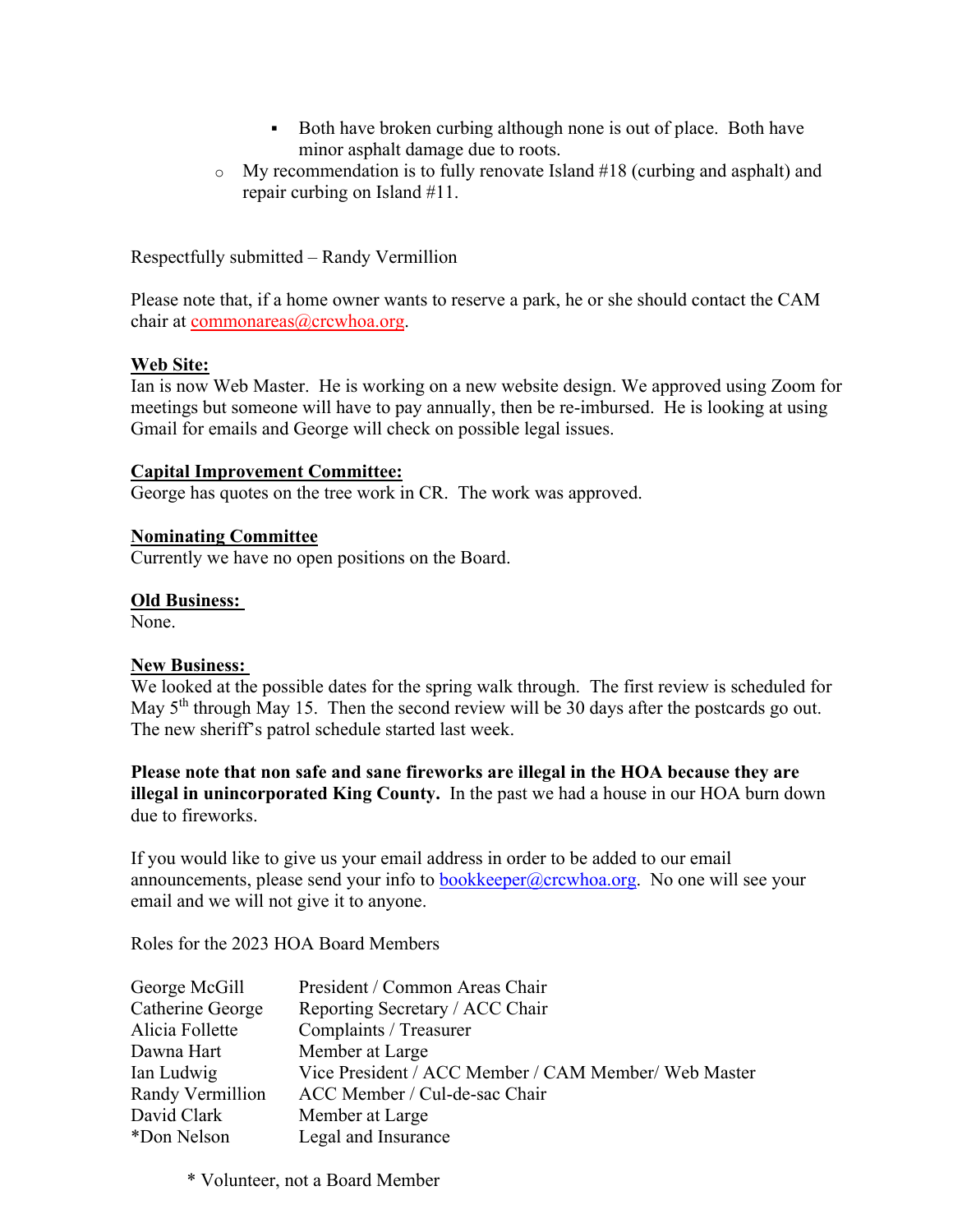**Special Topics:** Visit our Website and contact the HOA via Email at:

Web – www.crcwhoa.org Facebook - Candlewood Ridge/Carriagewood HOA Email – president@crcwhoa.org info@crcwhoa.org architecture@crcwhoa.org If you would like to give us your email address in order to be added to our email announcements, please send your info to bookkeeper $@c$ crcwhoa.org.

### **Executive session:**

We are reviewing some legal steps we can take to protect HOA interests.

A motion was made to adjourn the meeting at 8:54pm.

## **Next Board Meetings:**

- April  $19<sup>th</sup>$ , 2022
- May  $17^{th}$ , 2022
- June  $21^{st}$ , 2022
- $\bullet$  July 19<sup>th</sup>, 2022
- August  $16^{th}$ , 2022
- September  $20<sup>th</sup>$ , 2022
- $\bullet$  October 18<sup>th</sup>, 2022
- November  $15<sup>th</sup>$ , 2022
- December  $20<sup>th</sup>$ , 2022
- $\bullet$  January 17<sup>th</sup>, 2023
- February  $21<sup>st</sup>$ , 2023
- $\bullet$  March 21st, 2023
- April  $18^{th}$ , 2023
- May  $16^{th}$ , 2023
- $\bullet$  June 20<sup>th</sup>, 2023
- $-$  July 18<sup>th</sup>, 2023
- August  $15<sup>th</sup>$ , 2023
- September  $19<sup>th</sup>$ , 2023
- October  $17<sup>th</sup>$ , 2023
- November  $21^{st}$ , 2023
- December  $19<sup>th</sup>$ , 2023

## **Annual Meeting:**

• January  $24^{th}$ ,  $2023$  7:00 at Fairwood Community United Methodist Church For the duration of the current coronavirus emergency it will be held via telephone. All Homeowners are welcome to attend. Please contact the president of the board for connection instructions at president@crcwhoa.org

Monthly board meetings are usually held at **7:00 pm.** at the Sheriff's Office, Big Lot's Shopping Center on the third Tuesday of the month. However, for the duration of the current coronavirus emergency they will also be available via telephone. All Homeowners are welcome to attend. Please contact the president of the board for connection instructions at president@crcwhoa.org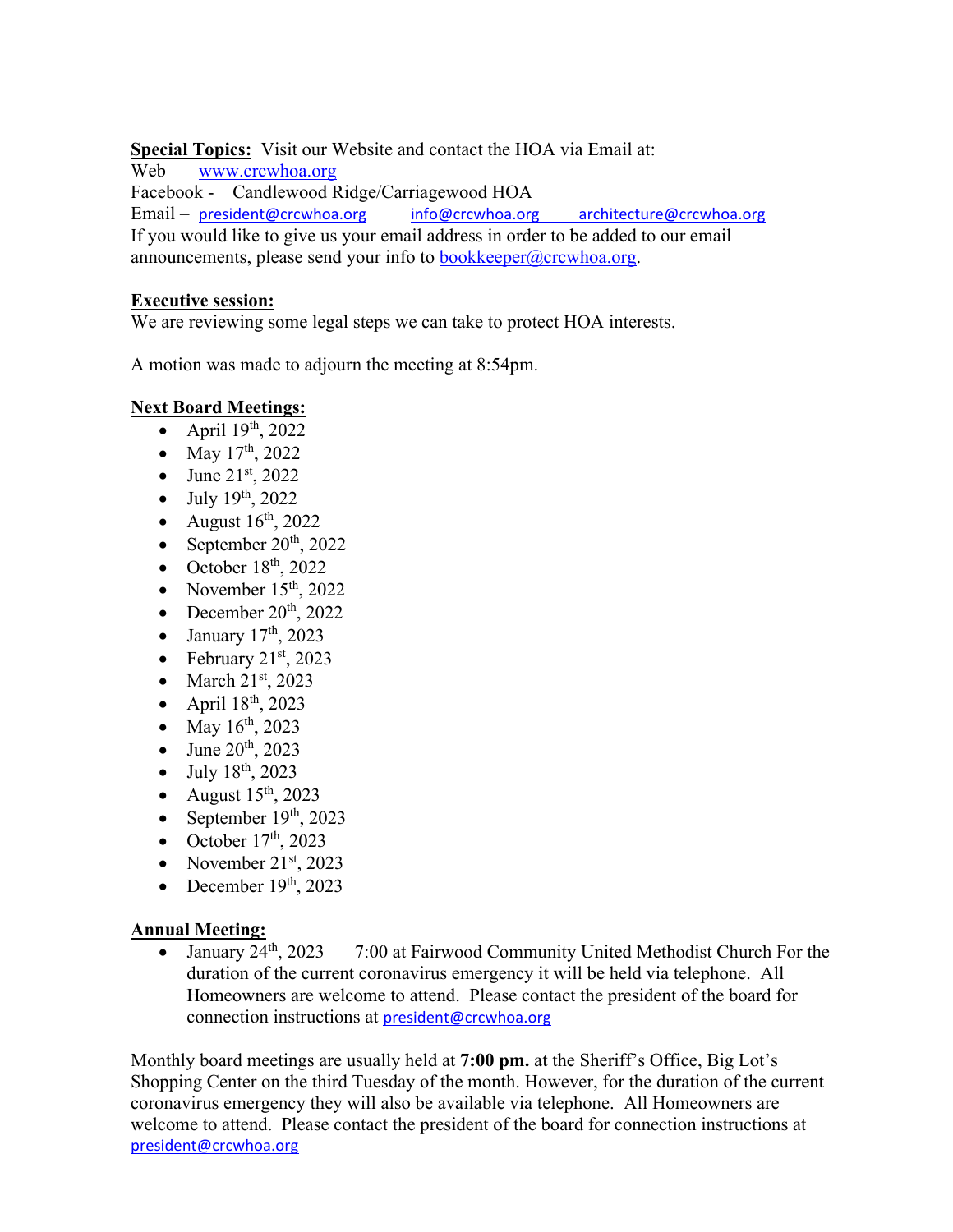# **Homeowners Association Update‐** *March 2022*

# **Spring Forward***‐ "CHANGE Your Clock, CHECK Your Smoke Alarm"*

Sunday, March 13, 2022, marks the official time for turning our clocks ahead one hour as we prepare for the arrival of spring sunshine and blossoms. As we prepare to begin Daylight Saving Time,

Renton Regional Fire Authority would like to remind everyone that when you change your clocks to Spring forward, don't forget to test your home's smoke alarms. A properly installed and maintained smoke alarm is the only thing in your home that can alert you and your family to a fire. Whether you're awake or asleep, a working smoke alarm is constantly on alert, scanning the air for fire and smoke.



Smoke alarms are powered by either a battery or are hardwired into your home's electrical system. Hardwired smoke alarms are usually equipped with a backup battery. If your smoke alarm is powered by battery, the battery needs to be replaced annually unless it is a long-life battery (check the owner's manual). Batteries should be maintained and replaced in accordance with manufacturer's guidance.

Choose an annual date, such as Daylight Savings Time, when you will remember to maintain your smoke alarm's condition. Check the manufacturer's expiration date on the label, replace the batteries if needed, and clean dust away from the slots so that smoke can enter freely. All smoke alarms, hard‐ wired and battery powered, should be replaced every 10 years. These simple steps will help ensure that you and your family will have the best chance of surviving if a fire should occur.

### *Please use your Daylight Savings time to check on the condition of your smoke alarms*

# **Significant Incidents – February 2022**

1,442 Total Incidents (RFA Responses)

- o **7 Significant Incidents**
- 3 Significant EMS Calls
- 4 Significant Fire Calls
- 0 Significant Special Ops Calls
- 0 Significant Malicious False Alarm Calls
- **Incident Details:**
	- On Tuesday, February  $1<sup>st</sup>$ , Renton RFA responded to a serious motor vehicle accident in Station 13's area at the intersection of Rolling Hills Ave SE & S Puget Dr. Renton RFA responded with King County Medic One with 2 engines, 1 aid unit and an officer rig for a total of 9 RFA personnel. Acar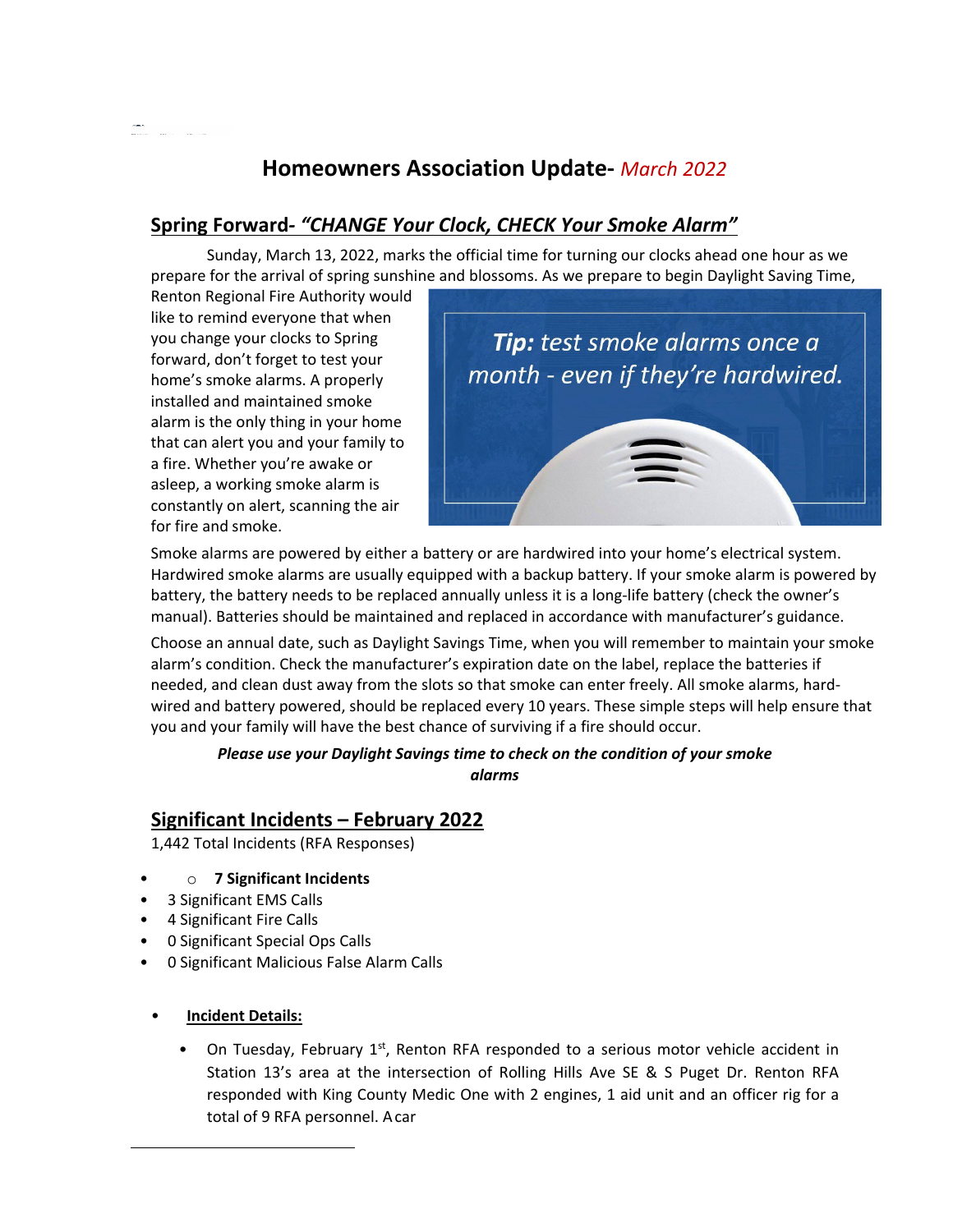#### De la

- had lost control and slid sideways into a large oncoming SUV at unknown speeds. Crews arrived and completed triage and a scene survey, identifying 5 green patients and 1 red patient. The crews performed extrication on the red patient and noticed the patient had been shot in the chest and had a loaded gun on them. Medics loaded that patient into the medic unit and was later pronounced deceased.
- On Friday, February 4<sup>th</sup>, Renton RFA responded to a commercial fire in Station 14's area on the 300 block of SW 27<sup>th</sup> St. Renton RFA responded with Puget Sound RFA, Tukwila Fire, Skyway Fire, Tri‐Med Ambulance, King County Medic One and Renton PD with 3 engines, 1 aid unit, 2 officer rigs and 1 fire investigator for a total of 13 Renton RFA suppression personnel. A fire had started in a large machine inside a cardboard manufacturing facility. All 200 employees were evacuated, with one needing transport to VMC. The sprinkler system kept the fire in check until crews arrived to establish incident command and extinguish the fire. No firefighters were injured and only one civilian was transported. Total loss is estimated at \$800,000.
- On Sunday, February 13<sup>th</sup>, Renton RFA responded to a residential fire in Station 12's area of Glennwood Ave NE & Ferndale Ave NE. Renton RFA responded with Skyway Fire and King County Medic One with 5 engines, 1 aid unit, 2 officer rigs and 1 fire investigator for a total of 19 RFA suppression personnel. The garage detached from a 1-story house had caught fire, which was spreading to nearby trees. Neighbors called 9‐1‐1 and woke the occupants to evacuate them prior to crews arriving. The fire was quickly extinguished, and a primary search of the house was performed. The house was undisturbed, and no occupants or firefighters were injured.
- On Tuesday, February 15<sup>th</sup>, Renton RFA responded to an apartment fire in Station 11's area on the 400 block of South 2<sup>nd</sup> Street. Renton RFA responded with Tukwila Fire, Skyway Fire, King County Medic One and Tri‐Med Ambulance with 4 engines, 2 officer rigs and 1 fire investigator for a total of 14 RFA suppression personnel. Crews arrived to find smoke billowing from the  $4<sup>th</sup>$ (top) floor corner unit and called for reinforcements as they established command. One patient was found in the fire unit with smoke inhalation and was transported to VMC by Tri‐Med. The sprinkler system kept the fire at bay and activated fire alarms, which alerted other occupants to self-evacuate. No other victims were found. There were no fire personnel injuries during this incident.
- On Monday, February 21<sup>st</sup>, Renton RFA responded to a shooting in Station 11's area on the 1400 block of Shattuck Ave S. Renton RFA responded with King County Medic One with 2 engines and 1 officer rig for a total of 7 RFA personnel. A local resident of the area called 9‐1‐1 after a male victim was shot in the back. Renton PD surveyed the scene and gave fire personnel the all‐clear to approach. RFA personnel assisted King County medics in treating and packaging the patient to be transported to Harborview by Medic 5. The scene was turned over to PD and all units cleared the scene.
- On Tuesday, February 22<sup>nd</sup>, Renton RFA responded to a shooting in Station 11's area at the intersection of Bronson Way NE & Monterey Dr NE. Renton RFA responded with King County Medic One and Renton PD with 2 engines and 1 officer rig for a total of 7 RFA personnel. A male